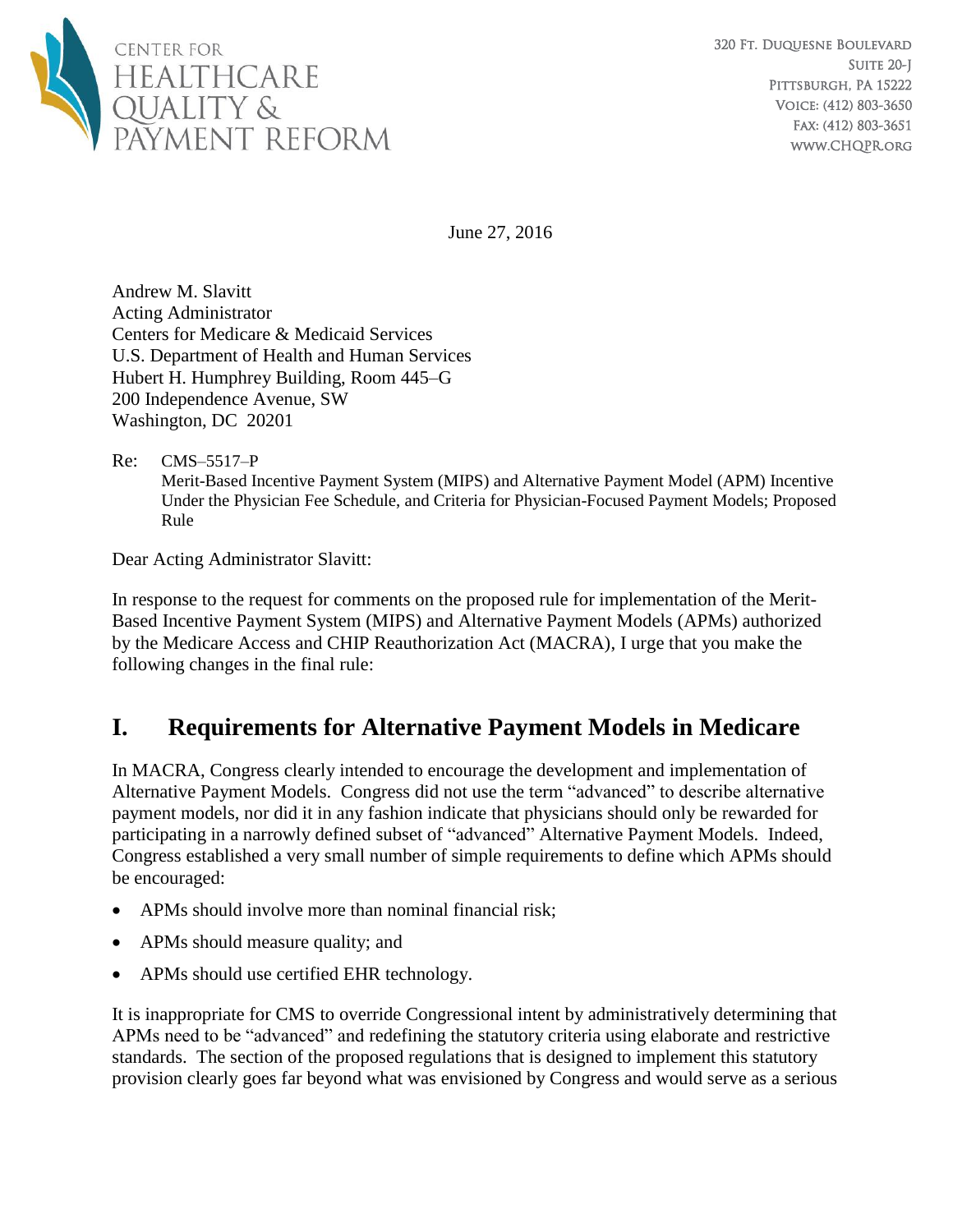barrier to progress in designing, implementing, and encouraging physician participation in Alternative Payment Models.

**All of the references in the regulations to an "Advanced" APM should be replaced with the term "Qualified APM," and the three specific criteria for Qualified APMs should be redefined as described below.**

## **1. Revising the Criteria for Financial Risk for Medicare**

**Section 414.1415(c) of the final regulations should be changed to read as follows:**

### **§ 414.1415 Qualified APM criteria**

**\*\*\***

**(c)** *Financial risk.* **To be a Qualified APM, an APM must either meet both the financial risk standard and nominal risk standard described in this section or be an expanded Medical Home Model as described in paragraph (c)(5) of this section.** 

- **(1)** *Financial risk standard.* **To be a Qualified APM, an APM must, based on whether an APM Entity's actual expenditures for which the APM Entity is responsible under the APM exceed expected expenditures during a specified performance period, do one or more of the following:**
	- **(i) Withhold payment for services to the APM Entity or the APM Entity's eligible clinicians;**
	- **(ii) Reduce payment rates to the APM Entity or the APM Entity's eligible clinicians;**
	- **(iii) Require the APM Entity to owe payment(s) to CMS; or**
	- **(iv) Cause the APM Entity to lose the right to all or part of an otherwise guaranteed payment or payments.**
- **(2) Nominal amount standard. To be a Qualified APM, either:**
	- **(i) the minimum total annual amount that an APM Entity must potentially owe or forego under the APM must be at least 4 percent of the APM Entity's total Medicare Parts A and B revenue, or**
	- **(ii) the APM entity must document that (a) it is using its own resources to deliver new or expanded services to beneficiaries that are not directly paid for by Medicare and (b) the amount of those resources are equal to or greater than 4% of the APM Entity's total Medicare Parts A and B revenues.**
- **(3) Expected expenditures. For the purposes of this section, expected expenditures is defined as either:**
	- **(i) the payment to the APM entity, if the APM entity will be responsible for paying for all of the services to be delivered under the APM, or**
	- **(ii) the spending target established under the APM for the total spending on all of the services to which the APM applies.**
- **(4) Capitation. A full capitation arrangement meets this Qualified APM criterion. For purposes of this subpart, a capitation arrangement means a payment arrangement in which a per capita or otherwise predetermined payment is made to an APM Entity for all items and services furnished to a population of beneficiaries, and no settlement is performed to reconcile or share losses incurred or savings earned by the APM**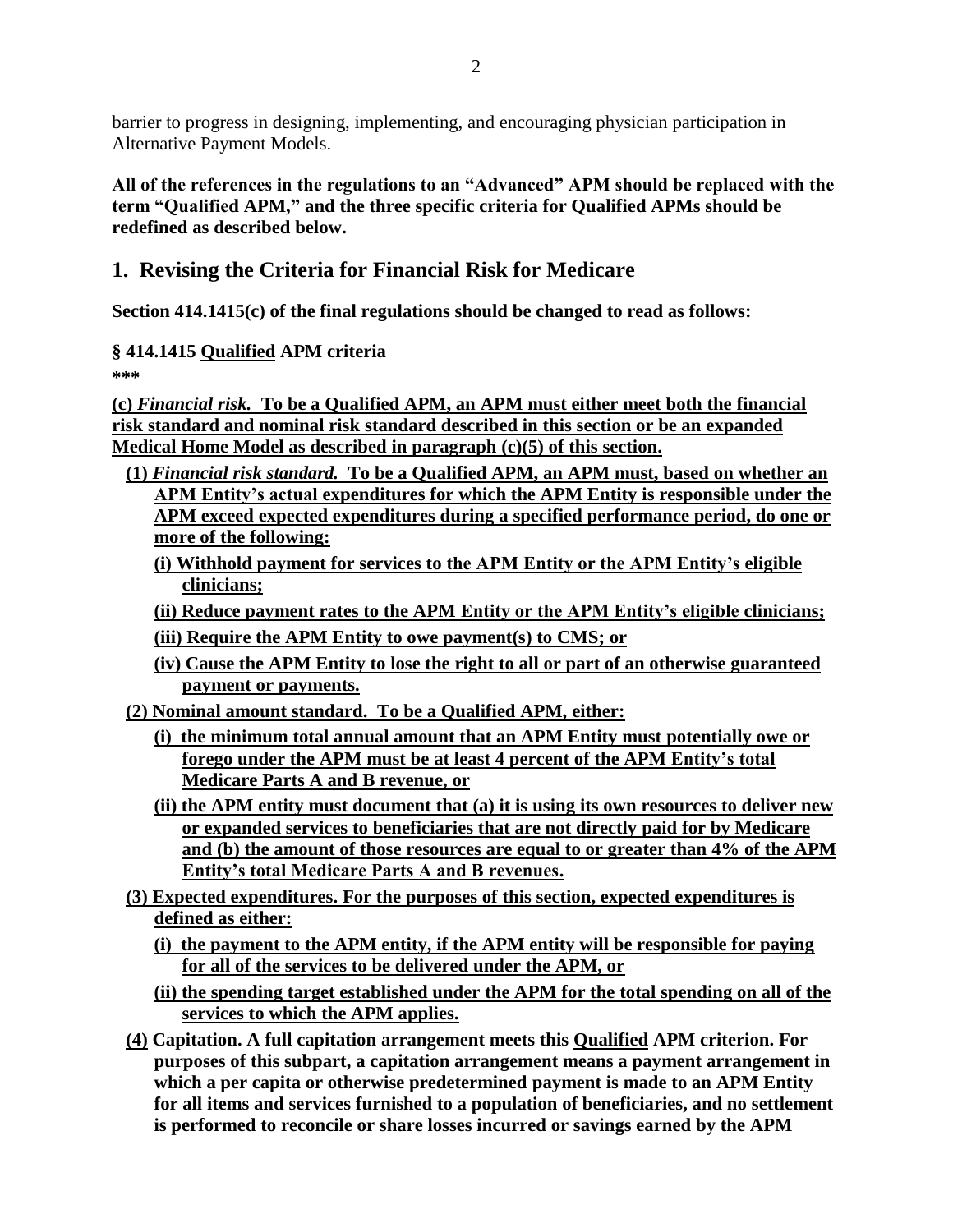**Entity. Arrangements made between CMS and Medicare Advantage Organizations under the Medicare Advantage program (42 U.S.C. section 422) are not considered capitation arrangements for purposes of this paragraph (c)(4).**

**(5) Medical Home Model Expanded under section 1115A(c) of the Act. A Medical Home Model that has been expanded under section 1115A(c) of the Act meets the financial risk criterion under this section.**

MACRA requires that in order for a physician to be exempt from MIPS and to qualify for the bonus payments authorized by Congress, the alternative payment entity must bear "financial risk for monetary losses under … [an] … alternative payment model that are in excess of a nominal amount." The term "financial risk for monetary losses" in MACRA clearly refers to *losses in the operations of the alternative payment entity*, not to losses or increased spending in the Medicare program. The gains or losses of the alternative payment entity are a function of both the *costs that the alternative payment entity incurs* to implement the model and the *revenues it receives under the model*. If the alternative payment entity hires or pays for new staff to deliver services to patients under the alternative payment model, if it acquires new or different equipment to deliver services, or if it incurs other kinds of expenses to implement the alternative payment model, and if those expenses are not automatically or directly reimbursed by Medicare, then the alternative payment entity is accepting financial risk for monetary losses.

Although many people seem to think that "financial risk" is only associated with alternative payment models, there is financial risk involved in any payment system other than one which reimburses physicians or other providers for their actual costs. Today, physician practices incur financial risk for monetary losses under the fee-for-service payment system because the costs they incur for office space, equipment, and staff are not directly reimbursed by Medicare, and if the practice does not deliver enough services to generate fee-for-service payment revenues in excess of those costs, it could be forced to declare bankruptcy. The measure of a good alternative payment model should not be how much it *increases* financial risk for physician practices and other providers, but rather how effectively it *realigns* their financial risk so that financial losses result from delivering lower quality care rather than fewer services.

Financial risk cannot be defined simply in terms of the potential reduction in revenues the alternative payment entity could receive from Medicare. The alternative payment entity could easily incur monetary losses under an alternative payment model even if the entity has no obligation to repay losses that the Medicare program has incurred, as long as the entity could incur costs that exceed its payments. For example, even under an "upside only" shared savings model, a physician practice or other provider incurs financial risk if it incurs costs to implement programs that are designed to reduce Medicare spending, since the provider could fail to qualify for the shared savings payment it needs to pay for those costs.

It is also not appropriate to measure the amount of risk accepted by a physician practice or other provider in terms of the percentage change in total Medicare spending for which the provider is responsible. For many physician practices, a 4% change in Medicare spending could represent 20%, 40%, 60%, 80%, 100% or even more of the practice's revenues, particularly the revenues of a small practice, and it would represent an even larger percentage of that practice's *profit margin*. Because the payments to a physician practice generally represent only a small percentage of total Medicare spending on a patient's care, a physician practice could be forced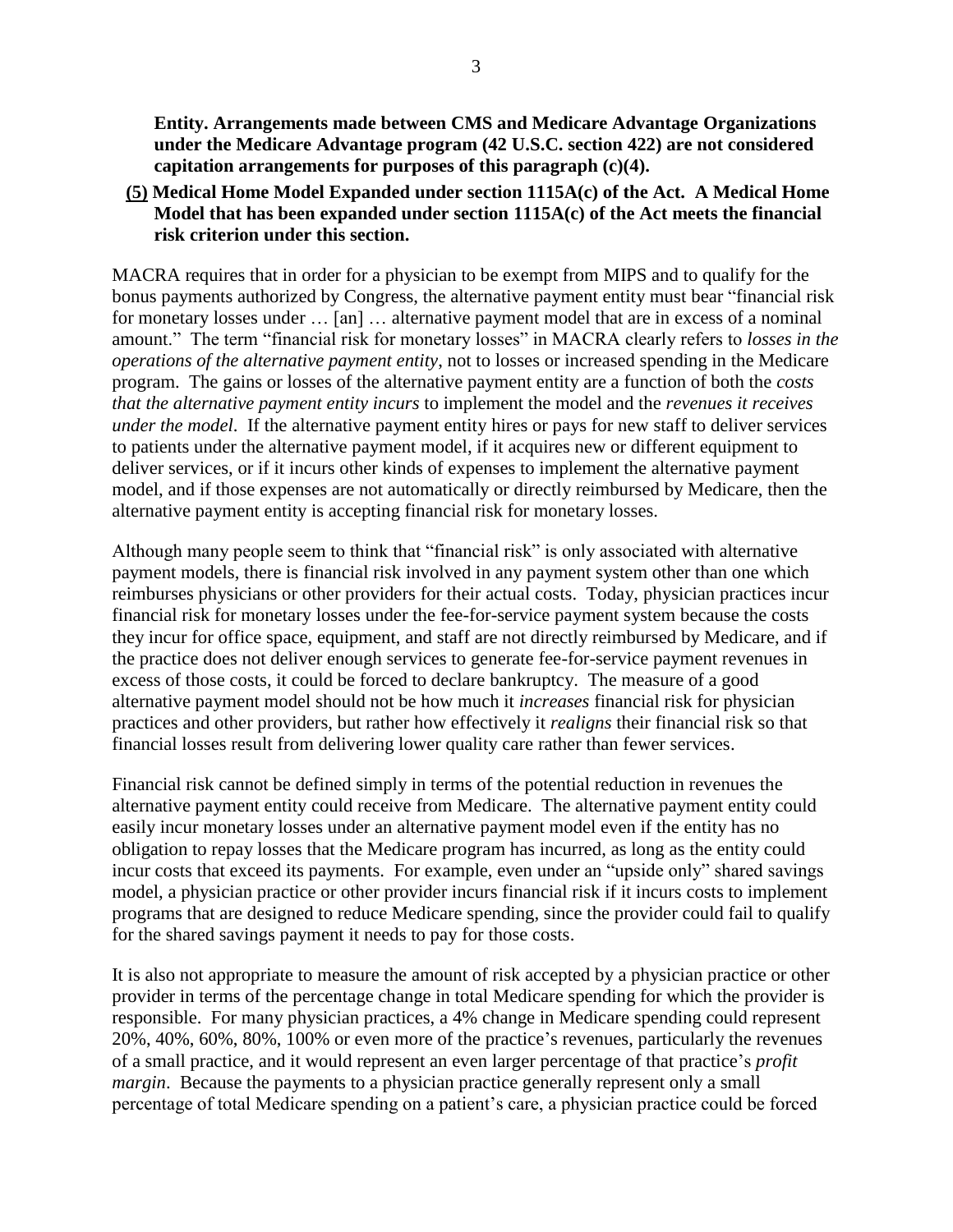out of business if it is held responsible for paying for even a very small percentage change in the total Medicare spending for the practice's patients.

Consequently, an alternative payment entity's "financial risk for monetary losses" under an alternative payment model should be defined as the potential difference between the amount of costs the entity incurs or is obligated to pay as part of the alternative payment model and the amount of revenues that it could receive under the APM.The greater the costs it incurs or the lower the revenue it could potentially receive, the greater the financial risk it will face under the APM.

If Congress had wanted alternative payment entities to accept *substantial* financial risk, it could easily have explicitly required that, so it is clear that in using the term "more than nominal financial risk," Congress did not mean "substantial" financial risk. Logically, "more than nominal" risk should also be significantly less than what would be considered "substantial" risk.

In MACRA, Congress has placed all physicians' payments "at risk" under the Merit-Based Incentive Payment System (MIPS). In the initial year of the program (2019), physician payments could be reduced by 4%, and the maximum reduction increases to 9% in 2022. These amounts are presumably "more than nominal" if Congress expected them to influence physician performance on the measures defined in MIPS, which includes resource measures.

Consequently, "more than nominal" risk for APMs should be defined using the maximum reduction amounts that are used in MIPS. In 2019, since a physician's payments could be reduced by 4% under MIPS even with no change in the physician's costs, an alternative payment entity should be viewed as being at "more than nominal financial risk" if the amount of costs that it incurs under an alternative payment model could exceed the amount of revenue it receives under the model by at least 4%.

## **2. Use of EHR Technology**

**Section 414.1415(a)(2) of the final regulations should be changed to read as follows:**

### **§ 414.1415 Qualified APM criteria**

- **(a)** *Use of certified electronic health record technology.* **The following constitutes use of CEHRT:** 
	- **\*\***

#### **(2)** *Required use of certified EHR technology.* **To be a Qualified APM, an APM Entity must store clinical data in CEHRT regarding the care delivered to patients with financial support from the APM.**

MACRA requires that participants in an alternative payment model "use" certified EHR technology. After several years of HHS trying to define "meaningful use" of EHRs, there is widespread agreement that detailed requirements regarding how clinicians should use EHRs have increased costs and harmed quality rather than improving it. Since MACRA simply requires "use" of the EHR, regulations regarding use of EHRs in APMs should only require that clinical data about the patients receiving care as part of the alternative payment model be stored in a certified electronic health record system**.** It is impossible to prescribe how a physician or other provider should "use" the technology beyond this without potentially interfering with the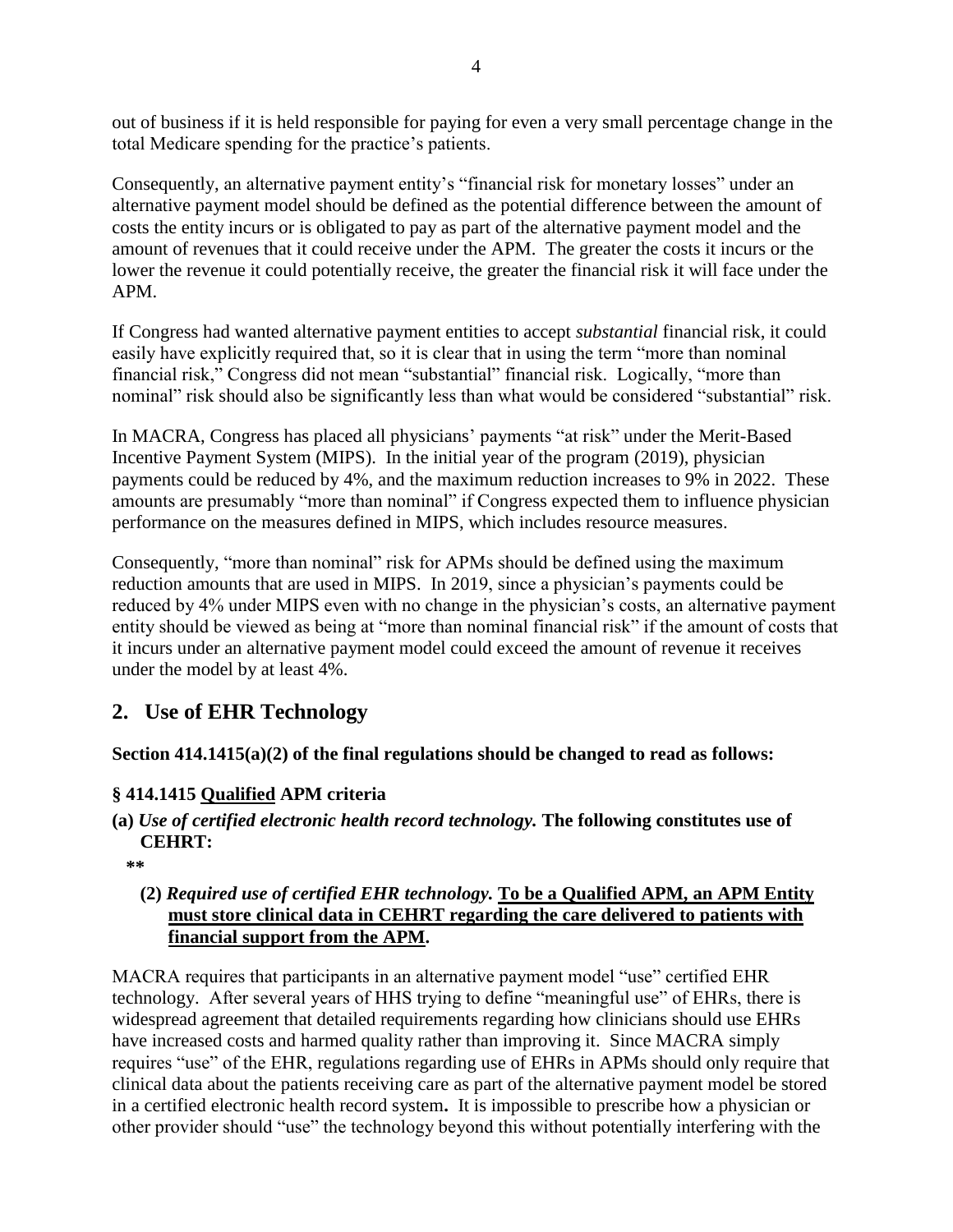provider's flexibility to deliver services in the most effective way or imposing unnecessary costs and administrative burdens on the provider. A physician practice participating in the APM will have a strong incentive to use the EHR if the EHR has capabilities that will improve the practice's success, regardless of any specific requirements imposed by HHS. Any specific requirements for "use" of EHRs that are imposed in regulations should be treated as a cost that increases the financial risk for a physician practice to participate in the APM if the cost is not explicitly supported by the APM itself.

## **3. Use of Quality Measures**

**Section 414.1415(b)(1) of the final regulations should be changed to read as follows:**

### **§ 414.1415 Qualified APM criteria**

**\*\*\***

**(b)** *Payment based on quality measures.* 

### **(1) To be a Qualified APM, an APM must ensure that the quality of care for patients receiving services under the APM is maintained or improved.**

MACRA requires that an APM "provide for payment for covered professional services based on quality measures." It does not require that the amounts of payment be a "factor" in determining the *amount* of payment. If a payment model is designed to achieve savings, the Affordable Care Act requires only that the payment model do so "without reducing the quality of care." Consequently, an APM should be considered a qualified alternative payment model if it (1) measures quality and (2) requires a minimum standard of quality to be met in order for physicians to continue to participate in the APM.

# **II. Defining "More Than Nominal Financial Risk" for Commercial Payers**

### **The criteria in Section 414.1420 should be revised to match those described above for Section 414.1415.**

MACRA uses a somewhat different definition of financial risk for payments coming from payers other than Medicare or Medicaid. In order for such payments to count toward the 50% threshold beginning in 2021 and the 75% threshold beginning in 2023, the physician or other eligible professional must participate in an entity that bears more than nominal financial risk "if actual aggregate expenditures exceeds expected aggregate expenditures." The proper interpretation of the term "aggregate expenditures" depends on the structure of the payment model itself. For example,

 If the physician practice is receiving a fixed bundled payment under the APM to cover a range of services for patients, then the term "aggregate expenditures" would apply to the practice's expenditures on those services for all patients covered by the APM. The amount of the bundled payment would typically be defined so that the aggregate revenues from the payments for all patients the practice cares for would be adequate to cover the practice's expected aggregate expenditures for services to those patients. The *practice's financial risk* would then be defined as the maximum amount it has to spend if its actual expenditures exceed the bundled payment revenues**.** The maximum will depend on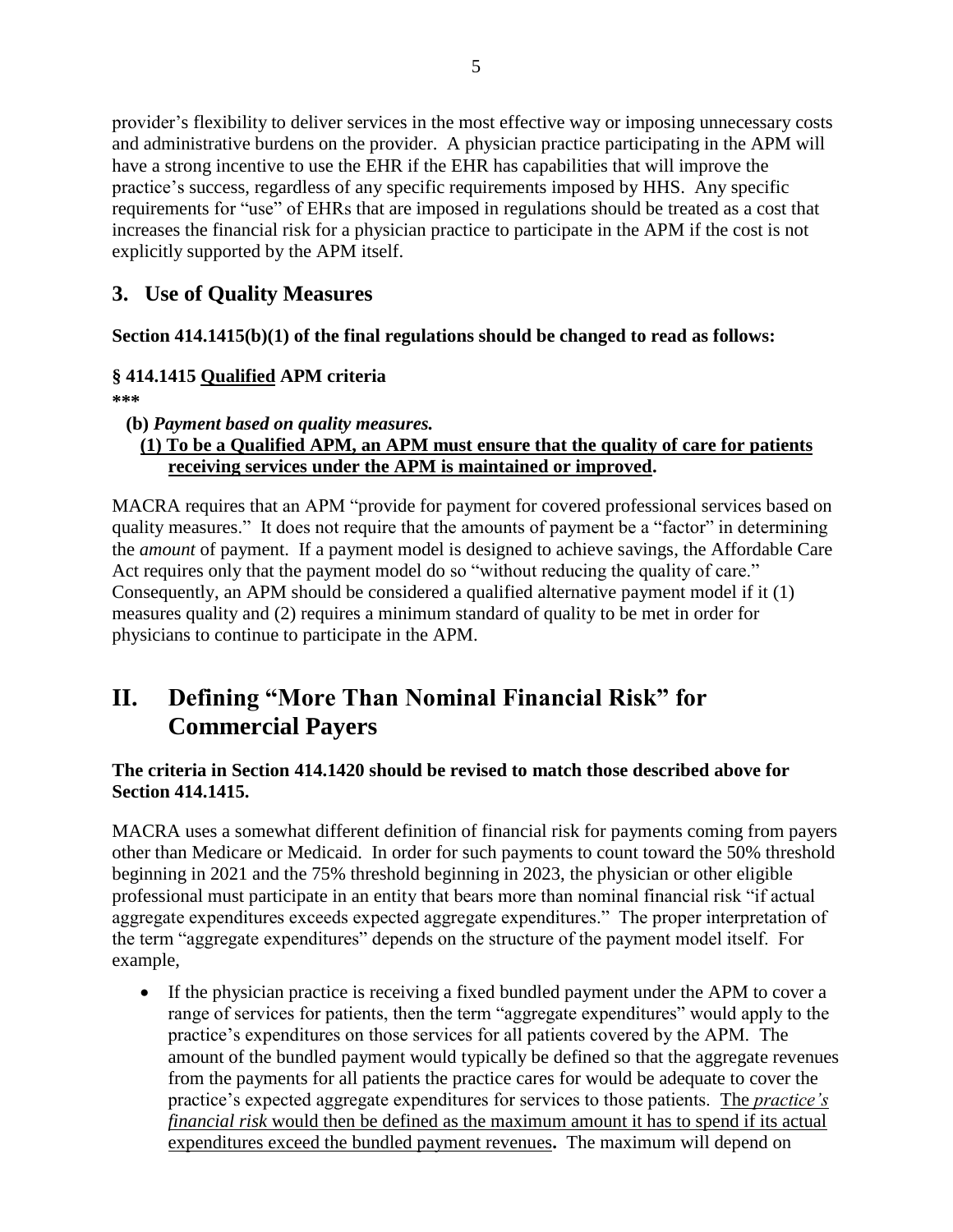whether the payer agrees to an outlier payment, "stop loss," or "risk corridor" limiting the amount by which the actual expenditures can exceed the payments.

 If the physician practice is being paid for individual services but the amounts of those payments are reduced if the aggregate amount of payments exceed a threshold (e.g., an episode budget), then the term "aggregate expenditures" would apply to the payer's payments to the physician practice, and the *practice's financial risk* would be defined as the amount by which its payments would be reduced if the total payments from the payer exceed the threshold.

The definition of "more than nominal" described in the previous section for Medicare payments can therefore also be applied to the risk under the commercial payments.

# **III. Criteria for Physician Focused Payment Models**

In contrast to the excessively narrow criteria defined for Alternative Payment Models, CMS is to be commended for creating simple, broad criteria for the Physician-Focused Payment Model Technical Advisory Committee (PTAC) to use in evaluating physician-focused payment models. However, **the following changes are needed to ensure that the most desirable and potentially successful models are submitted and approved:**

**§414.1465 Physician-focused payment models.**

- **(a) Definition. A physician-focused payment model is an Alternative Payment Model wherein Medicare is a payer, which includes physician group practices or individual physicians as APM entities, and targets the quality and costs of physician services that the physicians participating in the payment model deliver, order, or can significantly influence.**
- **(b) Criteria. In carrying out its review of physician-focused payment model proposals, the PTAC shall assess whether the physician-focused payment model meets the following criteria for PFPMs sought by the Secretary. The Secretary seeks physicianfocused payment models that:**
	- **(1) Incentives Payment Structure: Pay for higher-value care.**
		- **(i) Value over volume: provide incentives adequate resources to practitioners and other providers to deliver high-quality health care needed by patients.**
		- **(ii) Flexibility: provide the flexibility needed for practitioners and other providers to deliver high-quality health care.**
		- **(iii) Quality and Cost: are anticipated to improve health care quality at no additional cost, maintain health care quality while decreasing cost, or both improve health care quality and decrease cost.**
		- **(iv) Payment methodology: pay APM Entities with a payment methodology designed to achieve the goals of the PFPM Criteria. Addresses in detail through this methodology how Medicare, and other payers if applicable, pay APM Entities, how the payment methodology differs from current payment methodologies, and why the Physician-Focused Payment Model cannot be tested under current payment methodologies.**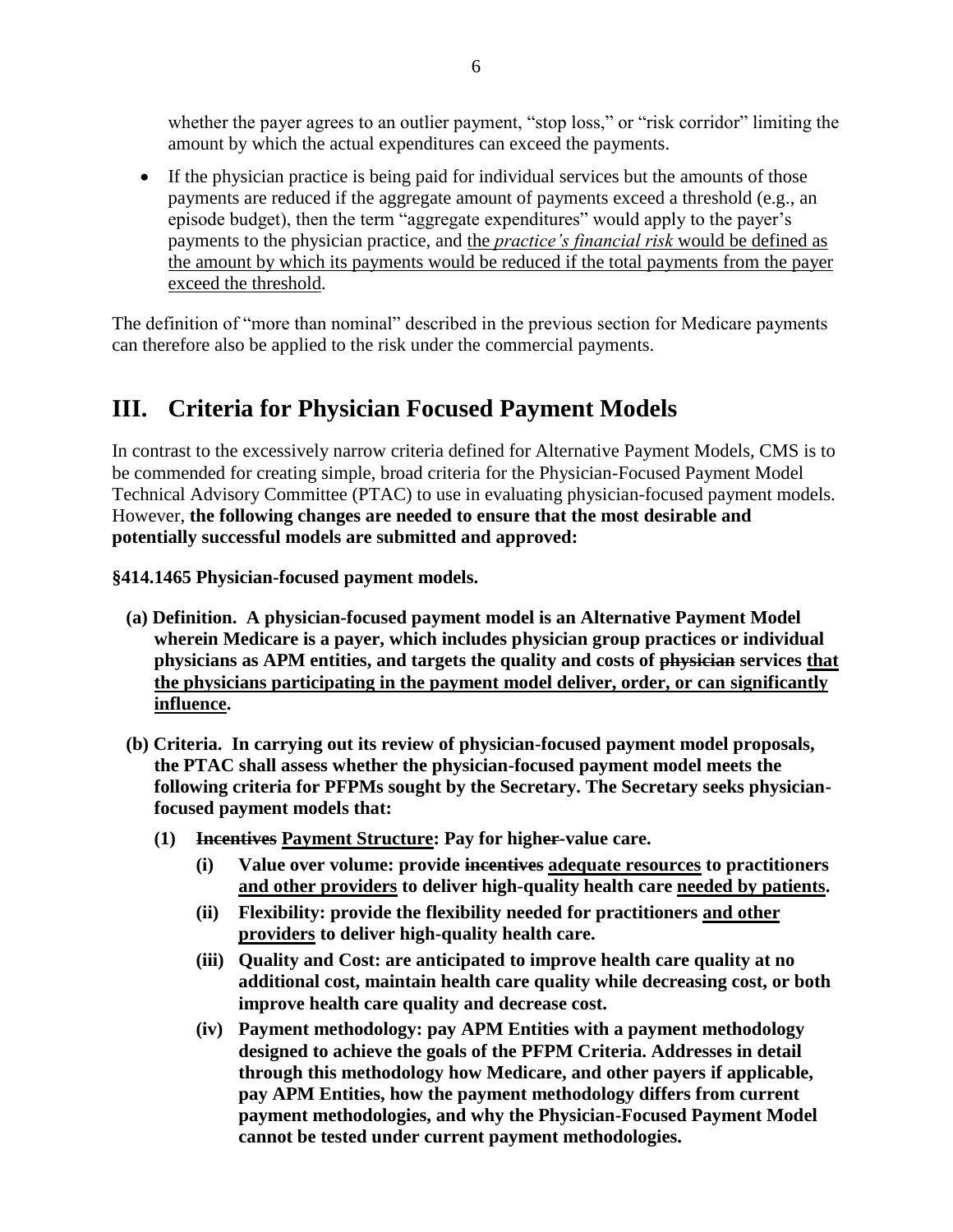- **(v) Scope: aim to either directly address an issue in payment policy that broadens and expands the APM portfolio, address an issue in payment policy that is not effectively addressed by an existing APM, or include APM Entities whose opportunities to participate in APMs have been limited.**
- **(vi) Ability to be evaluated: have evaluable goals for quality of care, cost, and any other goals of the Physician-focused Payment Model.**
- **(2) Care delivery improvements: Promote better care coordination, protect patient safety, and encourage patient engagement.**
	- **(i) Integration and Care Coordination: encourage greater integration and care coordination among practitioners and across settings where multiple practitioners or settings are relevant to delivering care to the population treated under the Physician-focused Payment Model.**
	- **(ii) Patient Choice: encourage greater attention to the health of the population served while also supporting the unique needs and preferences of individual patients.**
	- **(iii) Patient Safety: aim to maintain or improve standards of patient safety.**
- **(3) Information Enhancements: Improving the availability of information to guide decision-making.** 
	- **(i) Health Information Technology: encourage use of health information technology to inform care.**
	- **(ii) [Reserved]**

In many cases, successful physician-focused Alternative Payment Models will be able to reduce spending on hospitalizations, drugs, post-acute care services, and other services that are ordered by but not delivered directly by physicians. The proposed definition inappropriately suggests that APMs that target these types of services would not qualify as a "physician-focused" payment model. On the other hand, one of the problems with many of the alternative payment models that CMS has been developing and implementing is that they put physicians at risk for the utilization or costs of services they cannot control or influence. The physicians in an APM may not be able to control the "physician services" that a patient receives from physicians not participating in the APM, particularly if those physician services are for health conditions or procedures unrelated to the condition(s) or procedure(s) for which the APM is designed. The recommended change to §414.1465(a) addresses both of these issues.

There is too much emphasis in the proposed criteria on "incentives" and not enough on paying adequately for the care that patients need. The biggest problem with the current payment system is not that it fails to "incent" high-quality care, but that it (a) fails to pay for many high-value services that physicians need to deliver in order to improve quality and reduce costs and/or (b) financially penalizes providers for delivering services that address patient needs at lower cost. Consequently, the most desirable physician-focused payment models will be those that pay adequately for lower volumes of services rather than those that simply try to "incent" higher quality. Moreover, in many cases, it is not just physicians that are negatively affected by these problems, but other providers, such as hospitals, post-acute care providers, etc. The changes recommended above to §414.1465(b)(1), §414.1465(b)(1)(i), and §414.1465(b)(1)(ii) address these problems.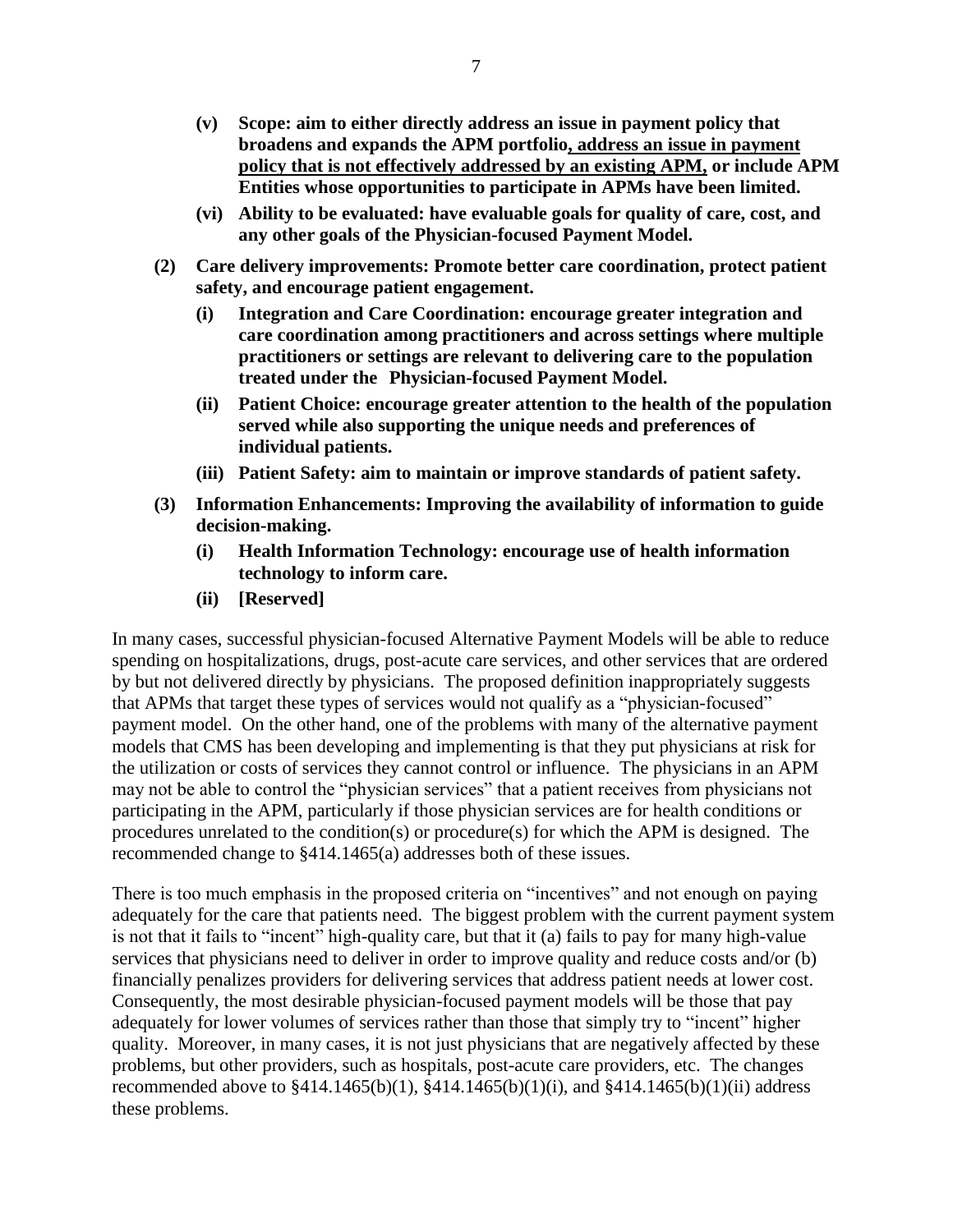Finally, the fact that CMS has an alternative payment model which was supposed to address a payment problem does not mean that that payment model addresses that problem effectively. Physicians and other stakeholders should not be discouraged from developing and submitting better payment models, and CMS should not give lower priority to such submissions, simply because some existing payment model ostensibly addresses the same issue. The change recommended above to  $\frac{2414.1465(b)(1)}{v}$  corrects this problem.

# **IV. CMS Process for Implementing APMs**

MACRA stops short of requiring that HHS implement physician-focused payment models recommended by the PTAC. It would obviously be a tremendous waste of time and energy by both those proposing physician-focused payment models and the members of the PTAC if desirable payment models were reviewed and recommended by the PTAC but not implemented by HHS. Consequently, it will be essential that HHS create the necessary systems and processes so that it can implement physician-focused payment models recommended by the PTAC as well as alternative payment models involving other kinds of providers. **In the proposed rule, CMS is significantly increasing the accountability that physicians will need to accept in return for payment. CMS needs to make comparable commitments to greater accountability for improving its own efficiency and effectiveness in designing and implementing new payment models.**

It is clear that **CMS needs to establish a different approach to implementing alternative payment models than it has been using to date**. Although the Affordable Care Act created the Center for Medicare and Medicaid Innovation in 2010 in order to accelerate the development and implementation of innovative payment and delivery models, relatively little progress has been made in improving the ways most physicians and other providers are paid for their services. As the American Medical Association has stated, "Five years after CMS was authorized to implement 'new patient care models'…Medicare still does not enable the majority of physicians to pursue …opportunities to improve care in ways that could also reduce costs. Today, despite all of the demonstration projects and other initiatives that Medicare has implemented, most physicians – in primary care and other specialties – still do not have access to Medicare payment models that provide the resources and flexibility they need to improve care for their Medicare patients. Consequently, most Medicare patients still are not benefiting from regular access to a full range of care coordination services, coordinated treatment planning by primary care and specialist physicians, support for patient self-management of their chronic conditions, proactive outreach to ensure that high-risk patients get preventive care, or patient decision-support tools. As a result, the Medicare program is paying for hospitalizations and duplicative services that could have been avoided had physicians been able to deliver these high-value services."

#### **1. Creating a More Efficient Approach to Implementing APMs at HHS**

One key reason for this slow progress is that the Center for Medicare and Medicaid Innovation (CMMI) has created a far more complex and resource-intensive process than is required or necessary to implement alternative payment models. Under most of the payment demonstrations that it has implemented to date, 18 months or more have elapsed from the time an initiative is first announced to the time when providers actually begin to receive different payments. Many proposals for alternative payment models have been submitted to CMMI that have not been implemented. This is not because the staff at CMMI are slow or incompetent, but because of the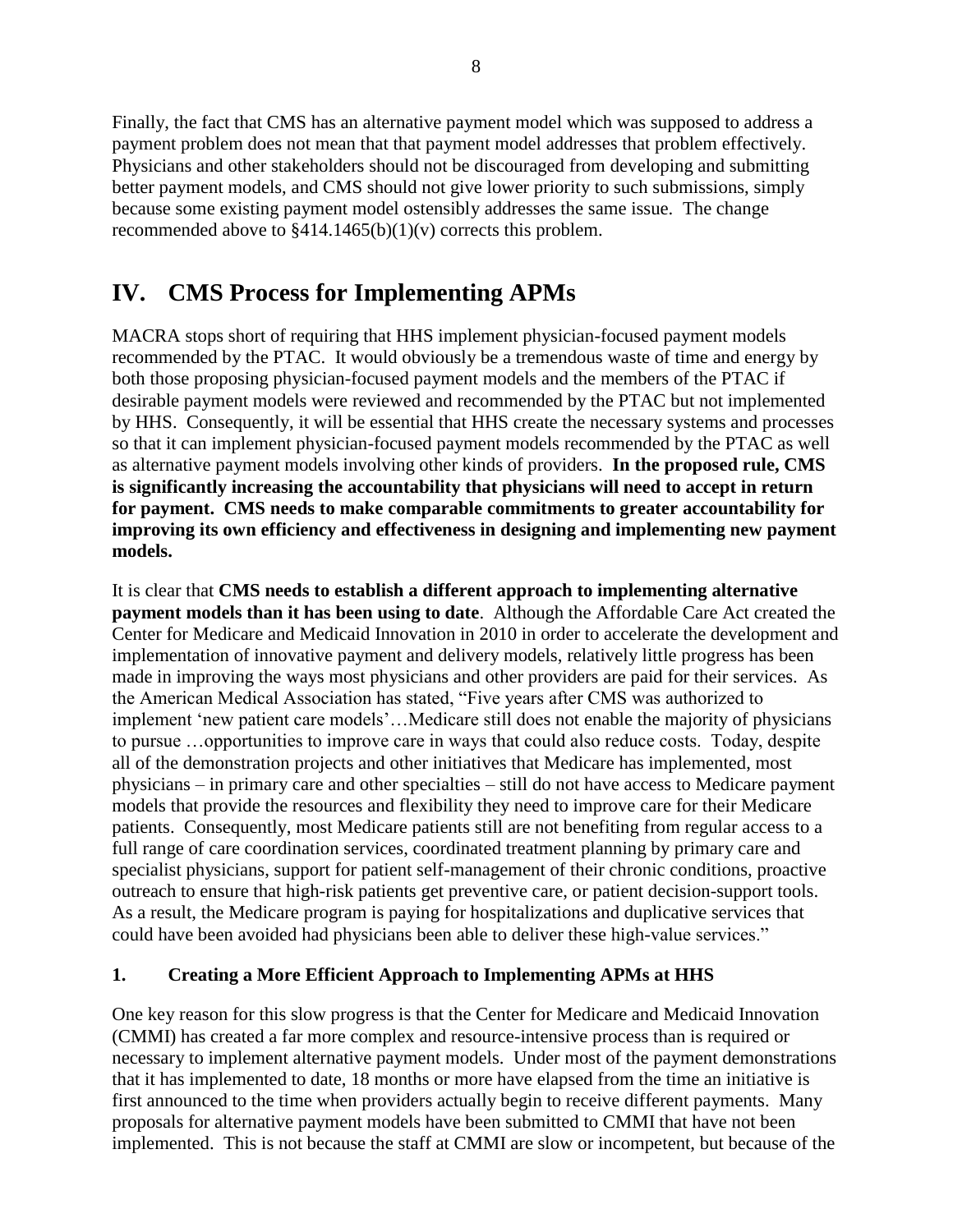complex, expensive, and time-intensive process they have created for designing the initiative, selecting participants, managing the payments, and evaluating the results as part of any payment model they test.

This process is extremely burdensome and expensive for CMMI to administer, it dramatically reduces the number of alternative payment models that can be tested, and it is also extremely burdensome for providers who are interested in participating in the initiatives that CMMI does attempt to implement. Many providers have decided not to even apply to participate in otherwise desirable CMMI programs and others have dropped out of the programs in the early phases solely or partly because of the cost and time burden of participating.

This burdensome process is not required by either the Affordable Care Act or MACRA. If HHS were to attempt to implement every new alternative payment model using the approaches that are currently being used by CMMI, it would take many years before even a fraction of the physicians in the country would have the ability meet the APM requirements under MACRA. This would mean relatively few Medicare beneficiaries could benefit from the higher quality care that would be possible under APMs and the Medicare program would not achieve the savings that APMs could generate.

**A complete re-engineering of the processes HHS uses to implement alternative payment models is needed. This re-engineering process should start with the goal that is implicit in MACRA – every physician should have the opportunity to receive at least 25% of their revenues from alternative payment models in 2019, 50% of revenues in 2021, and 75% in 2023. HHS should then work backward from those dates and design processes and timetables that will achieve the goals.** 

Just as many physicians, hospitals, and other healthcare providers are now re-engineering their care delivery processes to eliminate steps that do not add significant value, HHS should use Lean design techniques and other approaches to identify and eliminate all steps and requirements in its implementation processes that do not add value or that impede achieving the goals that Congress has set. Moreover, since MACRA allows alternative payment models to be implemented using statutory authorizations other than Section 1115A (the enabling legislation for CMMI), HHS should use all of the options available under MACRA in order to implement desirable alternative payment models in the most efficient way possible.

In order for a physician to be participating in an APM during 2019, the processes for approving and implementing the APM and for approving the physician's participation in the APM will have to be completed no later than the end of 2018. However, in order for physicians to succeed under APMs, they will need to have sufficient lead time to form or join an alternative payment entity and to redesign the processes by which they deliver care with the flexibility provided by the APM, and so both the structure of the APM and the approval for a physician's participation will need to be completed long before the end of 2018. Some physician groups and medical specialty societies have already developed physician-focused alternative payment models that should be able to meet the criteria under MACRA; these could and should be implemented as soon as 2017.

**To ensure that the MACRA goals are achieved, HHS should establish specific milestones that are designed to implement as many alternative payment models as possible and as quickly as possible.** For example, the following timetable would allow payments under an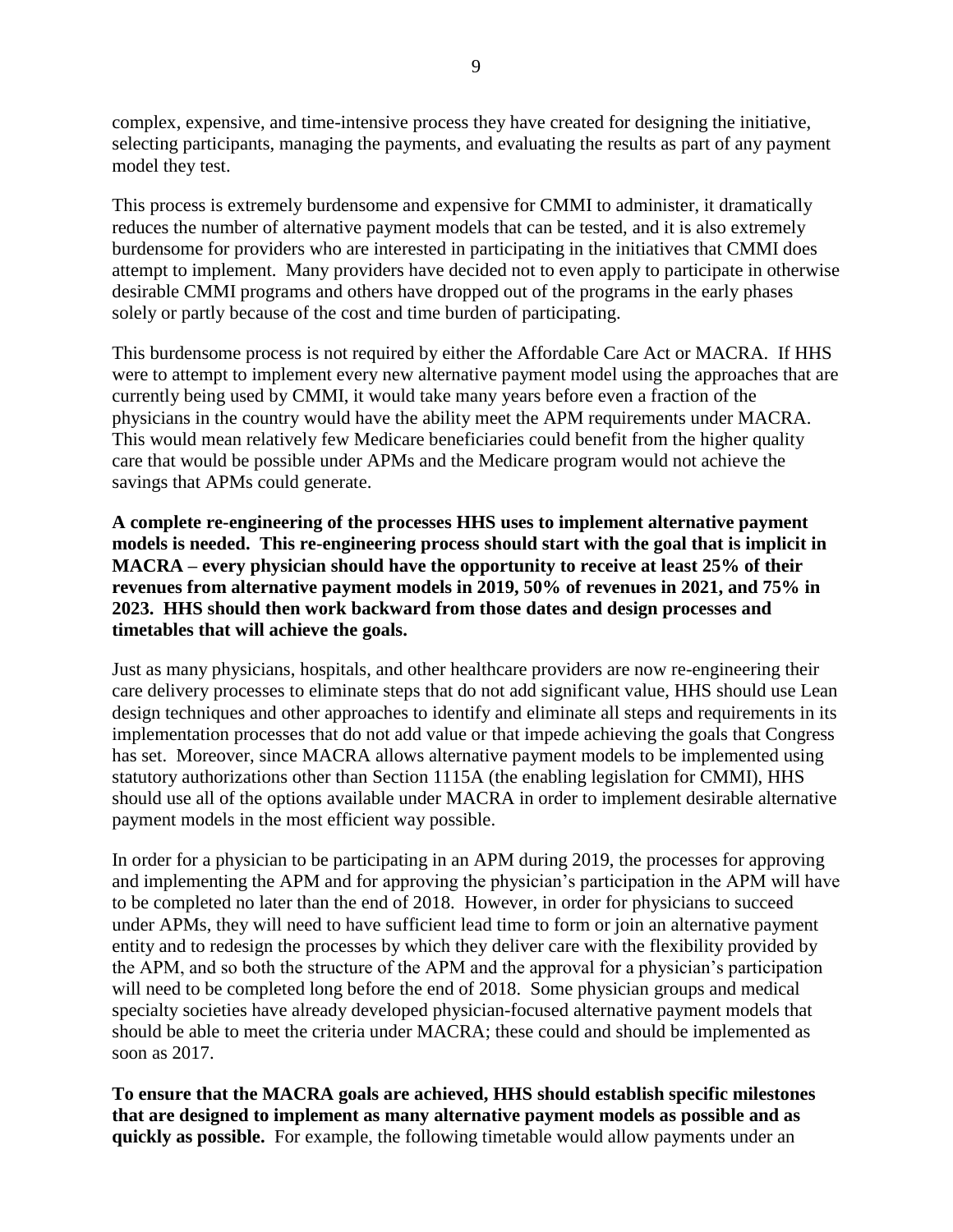alternative payment model to begin flowing to a physician within one year after the model is recommended by the PTAC:

- When a physician-focused alternative payment model is recommended for implementation by PTAC, CMS should plan to implement it unless there is a compelling reason not to do so. The decision to implement the model should be made within 60 days after it is recommended by the PTAC.
- Once a physician-focused alternative payment model is recommended by the PTAC and approved by HHS, the applications that physician practices and alternative payment entities would need to complete in order to participate in the approved APM should be made available within 90 days.
- Physicians and alternative payment entities should be permitted to apply to participate in an approved APM no less frequently than twice per year.
- Applications to participate in an approved APM should be reviewed and approved or rejected within 60 days. Applications should only be rejected if an applicant cannot demonstrate that it has the ability to implement the model, not because of arbitrary limits on the size of the program or the locations where providers can be located. If an application is rejected, CMS should provide feedback to the applicant on the reasons for rejection and methods of correction. If a rejected application is revised and resubmitted, CMS should re-review it and approve or reject it within 30 days.
- CMS should implement an approved APM with the approved physician applicants no later than 90 days after the applications by physician practices to participate have been approved.
- Once a physician or other clinician begins to participate in an APM, they should be permitted to continue doing so as long as they wish to, unless CMS can demonstrate that Medicare spending under the payment model is higher than it would be under the standard physician fee schedule or that the quality of care for beneficiaries is being harmed.

#### **2. Creating the Capability at HHS to Implement a Broad Range of Physician-Focused APMs**

A second key reason why only a small number of physicians are participating in alternative payment models under Medicare is the problematic structure of the current models that CMS and CMMI have been using. Most of the payment models that are currently being implemented or tested by CMS use a very similar approach – no changes in the current fee for service structure, holding individual physicians accountable for the costs of all services their patients receive from all providers, adjusting payment amounts based on shared savings calculations for attributed patients, etc. – and these approaches not only fail to solve the problems in the current payment systems, they can actually make them worse.

The components used in most CMS payment models are very problematic for physicians and therefore they are likely problematic for their patients as well. Although CMS may view some of these payment models as "physician-focused" because they are targeted at individual physicians or physician practices, the goal should be to create physician-focused payment models that are *successful* in improving care and improving costs in ways that are feasible for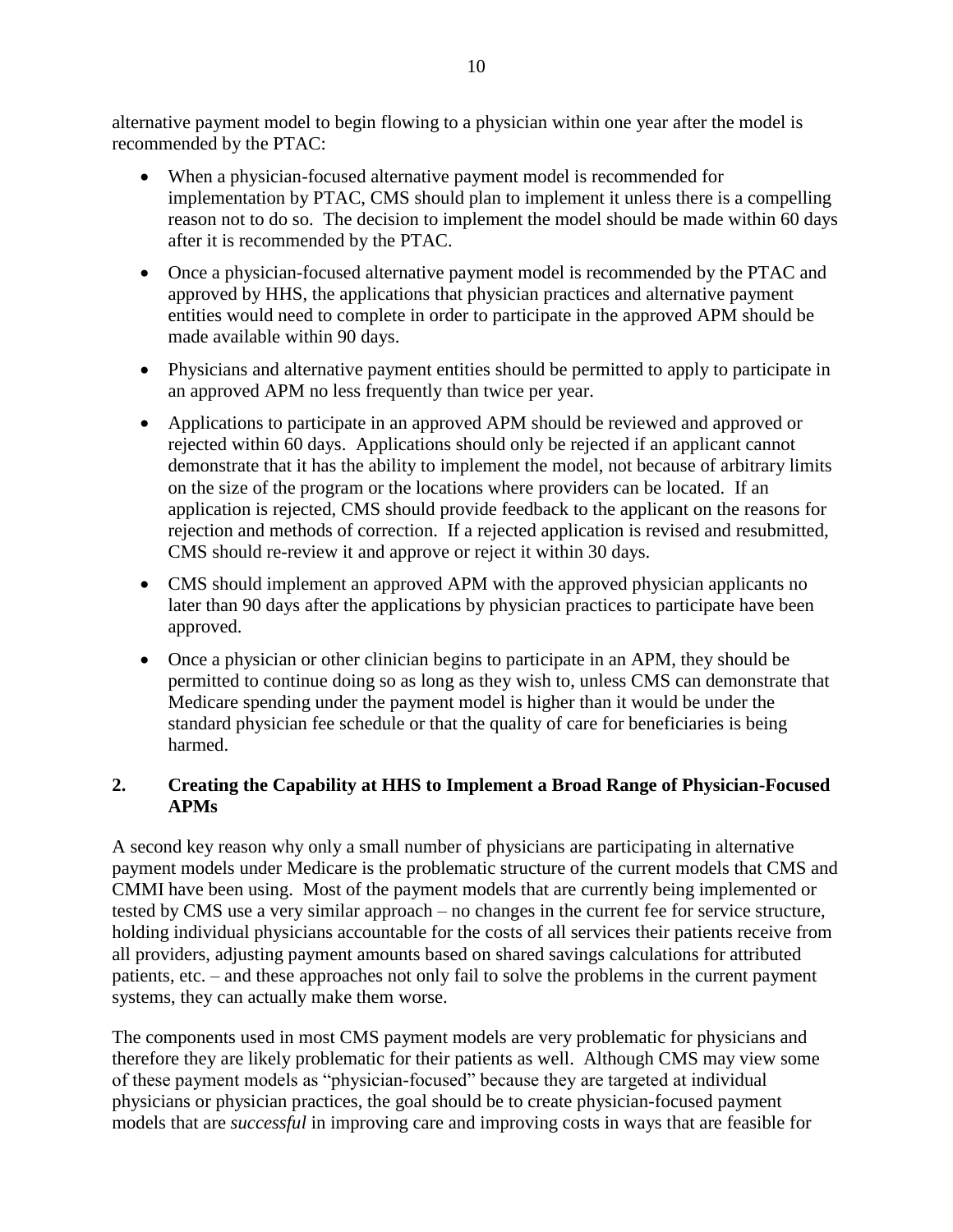physician practices, particularly small practices, to implement. To date, these payment models have not been successful in reducing costs because they do not provide the kinds of support that physicians need to redesign care. **New physician-focused payment models should not be required to use the same flawed approaches that are being used in current CMS payment demonstrations.**

At a minimum, HHS should create the administrative capabilities to implement seven different types of physician-focused APMs that can be used to address the most common types of opportunities and barriers that exist across all physician specialties. These are:

- 1. **Payment for a High-Value Service.** Under this APM, a physician practice could be paid for delivering one or more desirable services that are not currently billable, and the physician would take accountability for controlling the use of other, avoidable services for their patients.
- 2. **Condition-Based Payment for Physician Services.** Under this APM, a physician practice would have the flexibility to use the diagnostic or treatment options that address a patient's condition most efficiently and effectively without concern that using lowercost options would harm the operating margins of the physician's practice.
- 3. **Multi-Physician Bundled Payment.** Under this APM, two or more physician practices that are providing complementary diagnostic or treatment services to a patient would have the flexibility to redesign those services in ways that would enable high-quality care to be delivered as efficiently as possible.
- 4. **Physician-Facility Procedure Bundle.** This APM would allow a physician who delivers a procedure at a hospital or other facility to choose the most appropriate facility for the treatment and to give the physician and facility the flexibility to deliver the procedure in the most efficient and high-quality way.
- 5. **Warrantied Payment for Physician Services.** This APM would give a physician the flexibility and accountability to deliver care with as low a rate of complications as possible.
- 6. **Episode Payment for a Procedure.** This APM would enable a physician who is delivering a particular procedure to work collaboratively with the other providers delivering services related to the procedure (e.g., the facility where the procedure is performed, other physicians who are involved in the procedure, physicians and facilities who are involved in the patient's recovery or in treating complications of the procedure, etc.) in order to improve outcomes and control the total spending associated with the procedure.
- 7. **Condition-Based Payment.** Under this APM, a physician practice would have the flexibility to use the diagnosis or treatment options that address a particular health condition (or combination of conditions) most efficiently and effectively and to work collaboratively with other providers who deliver services for the patient's condition in order to improve outcomes and control the total spending associated with care for the condition.

More detail on each of these physician-focused Alternative Payment Models and examples of how they could be used to improve care for a wide range of patient conditions is available in a